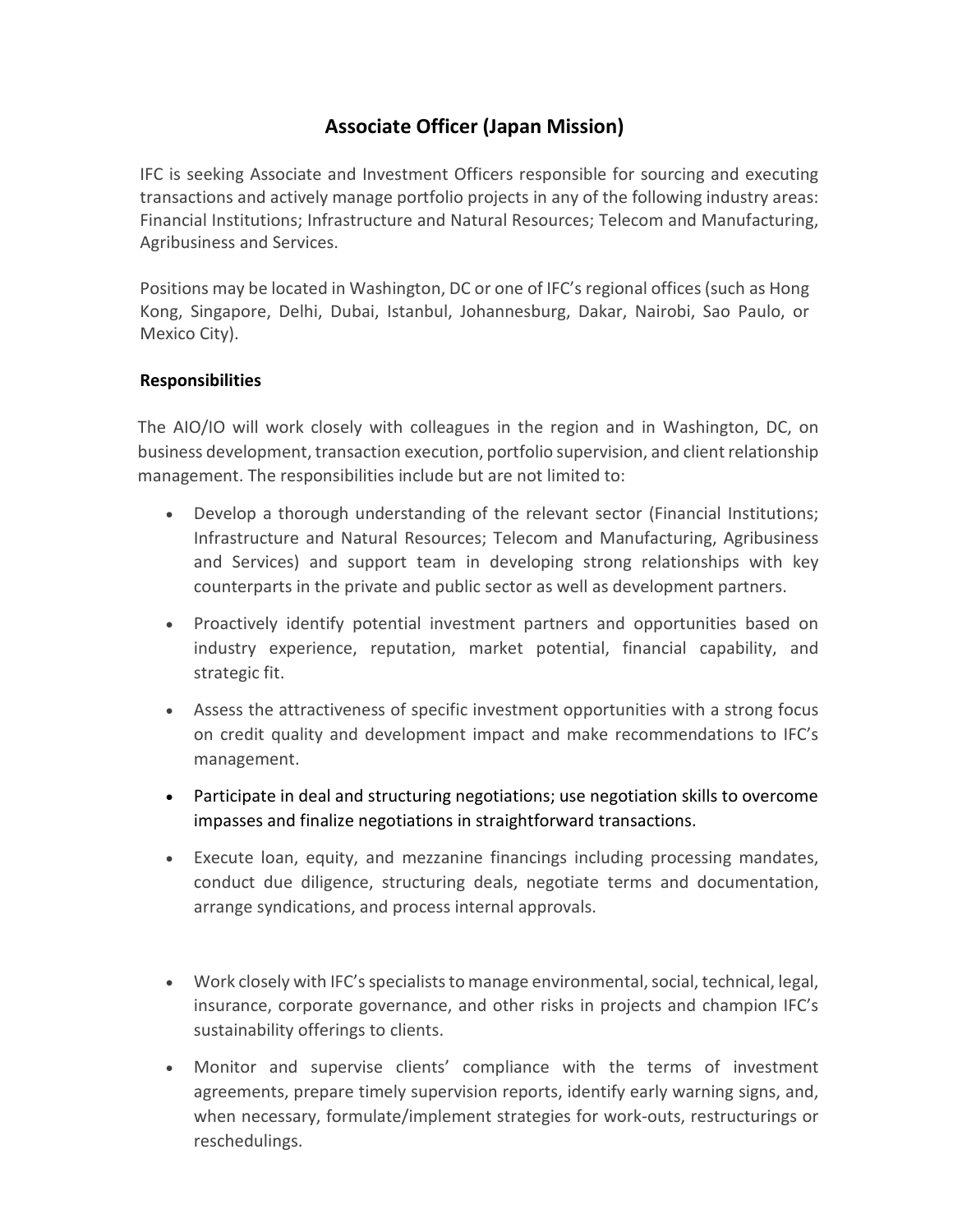- Supervise and manage one or more investments in portfolio in the financial industry sector with particular focus on problem/restructuring situations.
- Provide high quality client service throughout the project cycle from transaction sourcing and processing to supervision.
- Mentor and coach less-experienced staff and work in teams to deliver high quality investments.

## **Selection Criteria:**

- MBA, Master's degree in Finance or equivalent;
- At least 4+ years of work experience for a major commercial or investment bank with significant emerging markets presence, an international financial institution or a private equity firm;
- Experience in investment transaction, with proven success in developing client relationships as well as sourcing, negotiating, structuring and closing quality investments;
- Knowledge of and experience in financial markets;
- Knowledge and experience in emerging markets a plus;
- Strong business judgment in identifying potential business partners;
- Strong financial and credit skills; sound business judgment and demonstrated ability to structure a variety of complex financial instruments (debt and equity);
- Client relationship skills, track record and ability to focus on client needs effectively;
- Ability to interact directly and independently with the senior management of clients, financial and technical partners as well as senior government officials;
- Strong interpersonal and leadership skills, ability to work successfully in multicultural teams and across boundaries and to build networks across the region, including the ability to mentor and coach others to achieve results;
- Excellent organizational, administrative, and time management skills;
- Proven ability to work independently and deliver promptly and efficiently under pressure and meet tight deadlines;
- Willingness to travel extensively and geographic flexibility;
- Excellent verbal and written communication skills in English; fluency in other languages a plus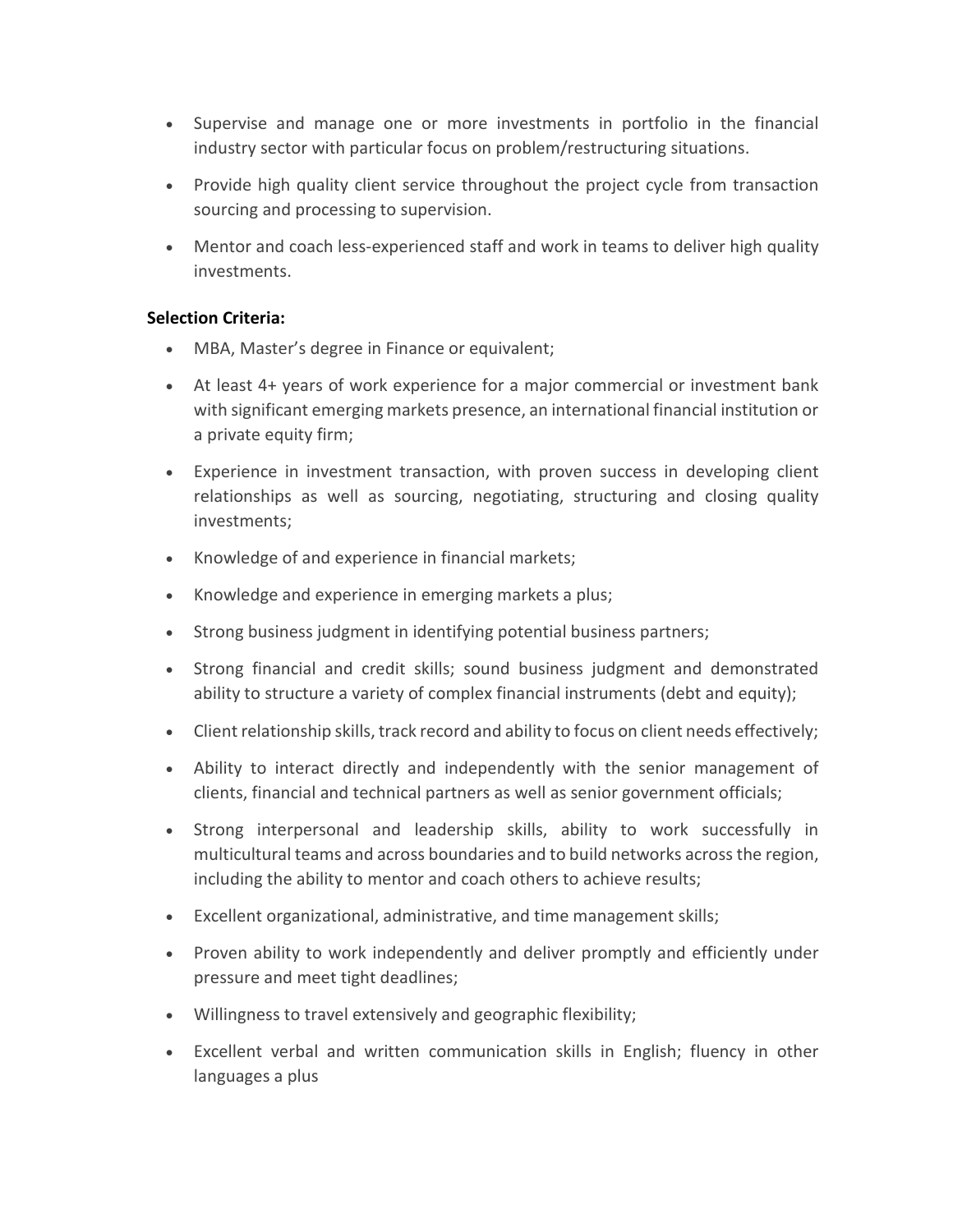## **Screening questions:**

How many years of experience do you have working in a financial institution or other finance-related field (e.g. investment banking, private equity, project finance, commercial banking, corporate finance, or financial consulting)? (Multiple Choice with Single answer)

- None
- 1 to 3 years
- 4 to 6 years
- 7+ years

In which area are you most knowledgeable? (select only one) (Multiple Choice with Single answer)

- Investment Banking
- Project Finance
- Private Equity
- Corporate Finance
- Portfolio Management
- Financial Consulting

In which sector are you most proficient? (select only one) (Multiple Choice with Single answer)

- Manufacturing, Agribusiness & Services (MAS)
- Infrastructure & Natural Resources (INR)
- Financial Institutions Group (FIG)
- Telecom, Media, Tech, Venture Investing (CTT)

How would you describe your skills in creating financial models and analyzing historical and projected financial statements? (Multiple Choice with Single answer)

- Novice
- Intermediate
- Advanced

What is the highest degree that you have obtained? (Multiple Choice with Single answer)

- PhD
- MBA or MA in Finance
- Bachelor's Degree (BA/BS)

What is your location/region of first choice? (Multiple Choice with Single answer)

- HQ (Washington, DC)
- Asia (e.g. Beijing, Singapore, Delhi, or Mumbai)
- ECA (e.g. Istanbul or Vienna)